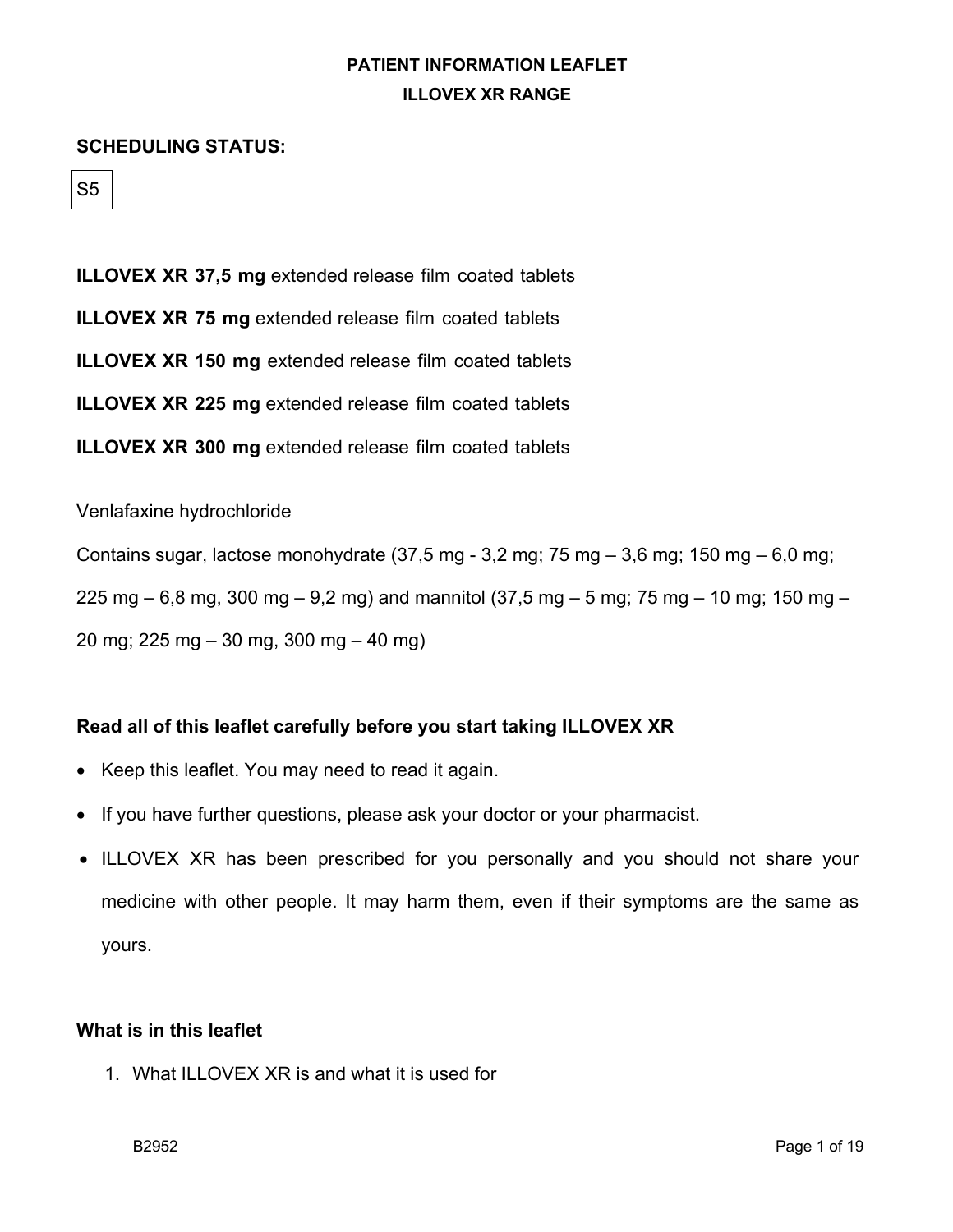- 2. What you need to know before you take ILLOVEX XR
- 3. How to take ILLOVEX XR
- 4. Possible side effects
- 5. How to store ILLOVEX XR
- 6. Contents of the pack and other information

### **1. What ILLOVEX XR is and what it is used for**

ILLOVEX XR contains venlafaxine, it is an antidepressant that belongs to a group of medicines called Serotonin and Norepinephrine Reuptake Inhibitors (SNRIs). This group of medicines is used to treat depression and other conditions such as anxiety disorders. It is thought that people who are depressed and/or anxious have lower levels of serotonin and noradrenaline in the brain. It is not fully understood how antidepressants work, but they may help by increasing the levels of serotonin and noradrenaline in the brain.

### ILLOVEX XR is used:

- in the treatment of depression (which includes anxiety associated with depression), severe and persistent anxiety known as Generalised Anxiety Disorder (GAD), social anxiety disorder (also known as social phobia).
- for prevention of recurrence of major depressive episodes.

### **2. What you need to know before you take ILLOVEX XR**

Do not take ILLOVEX XR:

• if you are hypersensitive (allergic) to venlafaxine or any of the other ingredients of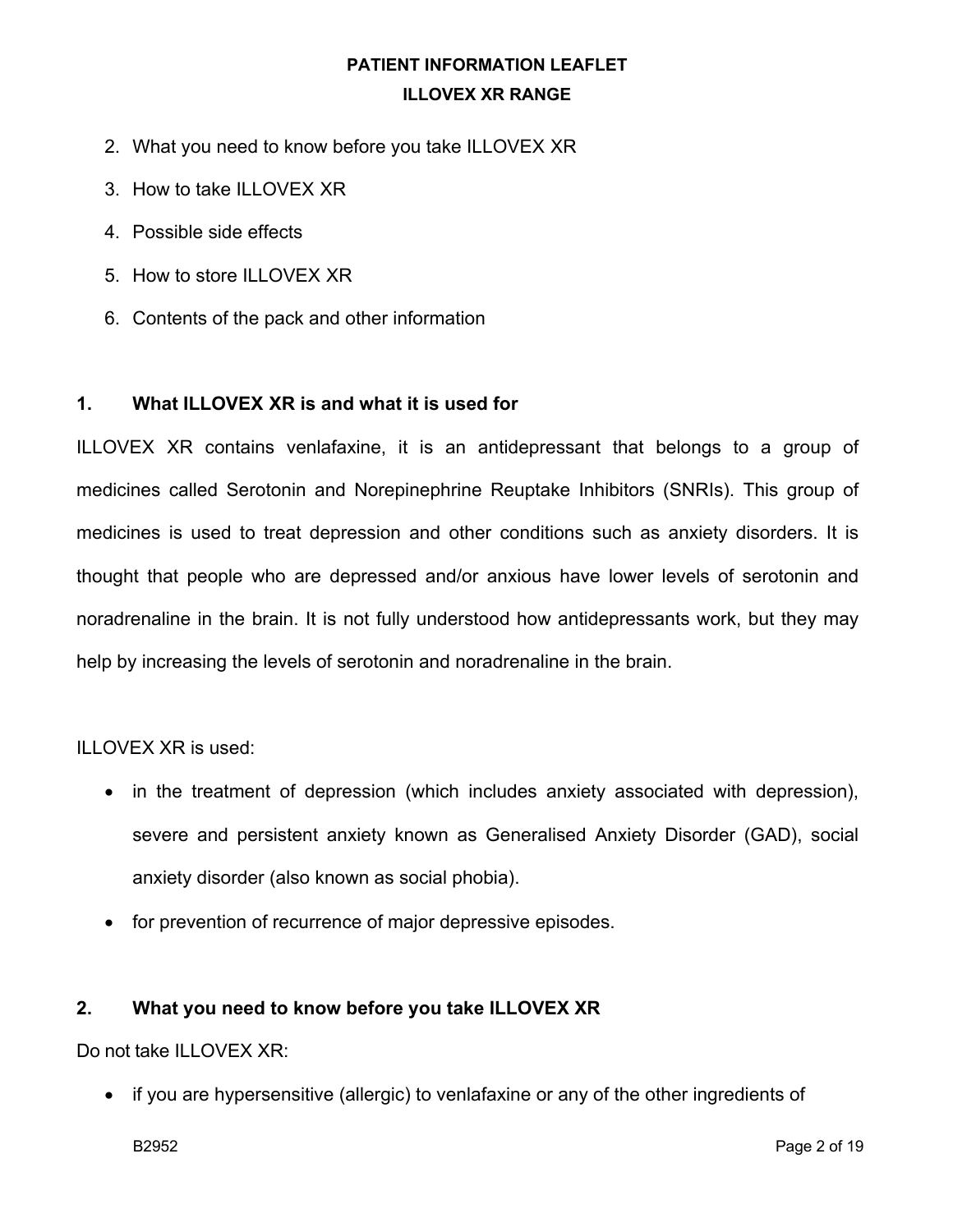ILLOVEX XR (see section 6)

- if you are taking, or have taken within the last 14 days, medicines known as Monoamine Oxidase Inhibitors (MAOIs) used to treat depression or Parkinson's disease. Taking an MAOI together with ILLOVEX XR can cause serious or even life-threatening side effects. Also, you must wait at least 7 days after you stop taking ILLOVEX XR before you take any MAOI (see Other medicines with ILLOVEX XR specifically the section about Serotonin Syndrome)
- if you have high blood pressure which is not being treated with medicine
- if you have been told by your doctor that you have a high risk of serious abnormal rapid heartbeats
- if you suffer from epilepsy
- children under the age of 18 years of age (see Take special care with ILLOVEX XR)
- if you are pregnant or breastfeeding (see Pregnancy and breastfeeding).

### **Warnings and precautions**

Take special care and talk to your doctor before taking ILLOVEX XR:

- if your depression worsens
- if you take other medicines which, when taken with ILLOVEX XR, could increase the risk of developing serotonin syndrome
- if you have eye problems, such as certain types of glaucoma (increased pressure in the eye)
- if you have a history of heart problems as ILLOVEX XR may increase your heart rate
- if you have a history of high blood pressure as ILLOVEX XR may increase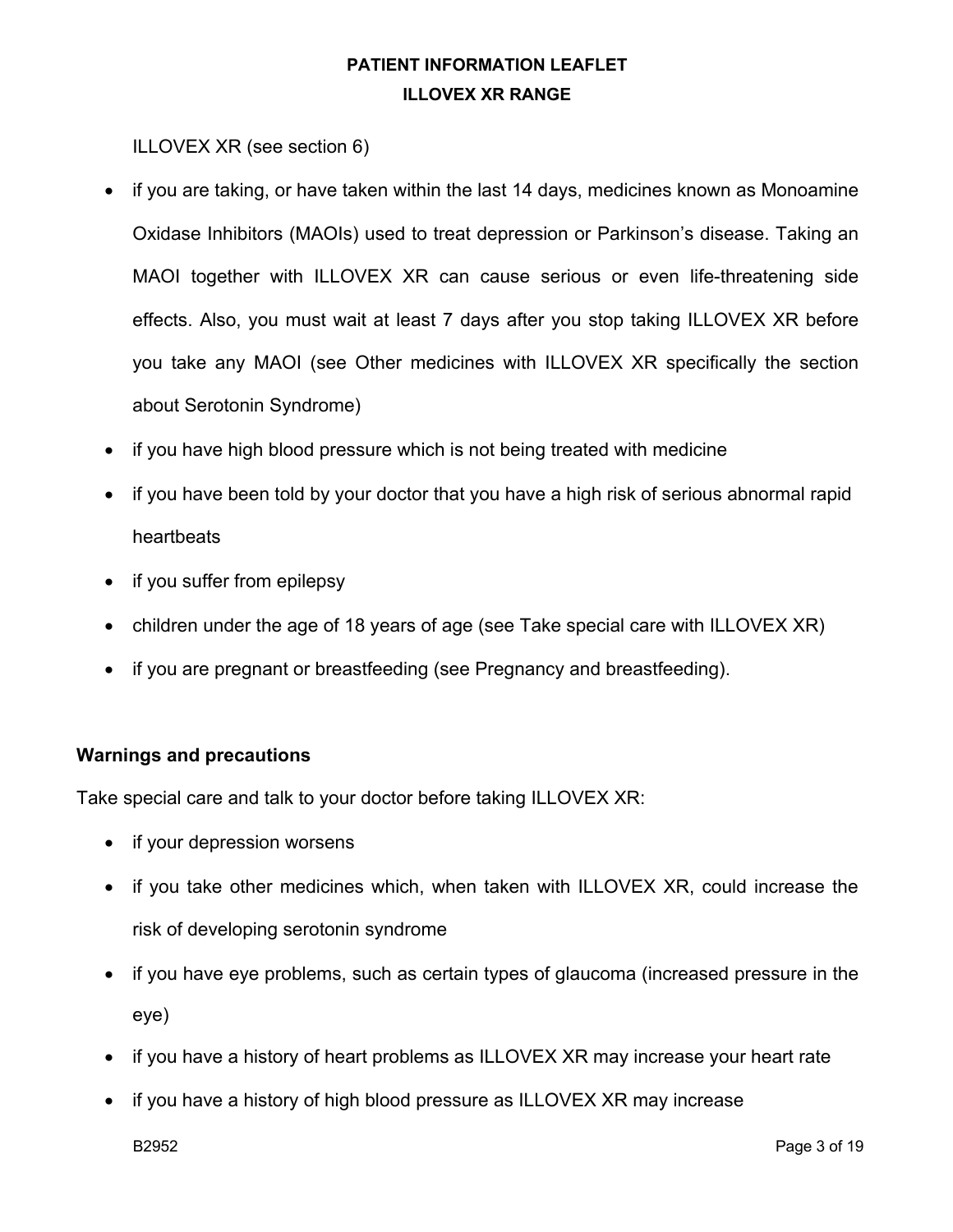blood pressure levels

- if you have a history of epilepsy or fits (seizures) as ILLOVEX XR may increase seizure frequency
- if you or anyone in your family has a history of mania or bipolar disorder (feeling overexcited or euphoric)
- if you have a history of aggressive behaviour as episodes of aggression may increase
- if you are taking water tablets or you have recently lost a lot of body fluids due to vomiting or diarrhoea or are elderly
- if you have a tendency to bruise or bleed easily, or you are taking medicines that may increase the risk of bleeding (e.g. warfarin used to thin the blood in the prevention of blood clots) and if you are due to have surgery as ILLOVEX XR increases the risk of blood loss during surgery
- if you are pregnant and your doctor has prescribed ILLOVEX XR for you in the month before your baby is due, there is a risk of excessive bleeding after childbirth
- if you develop a hives or a skin rash related to an allergic reaction during treatment
- if you are taking weight loss medicine. Taking ILLOVEX XR and weight loss medicine at the same time is not recommended
- if you have high cholesterol, monitoring these levels closely is recommended during treatment with ILLOVEX XR
- if you have liver or kidney problems as your dose of ILLOVEX XR may need to be adjusted
- if you are stopping the treatment with ILLOVEX XR, it should be done gradually, and you should be monitored by your healthcare professional. Side effects which you might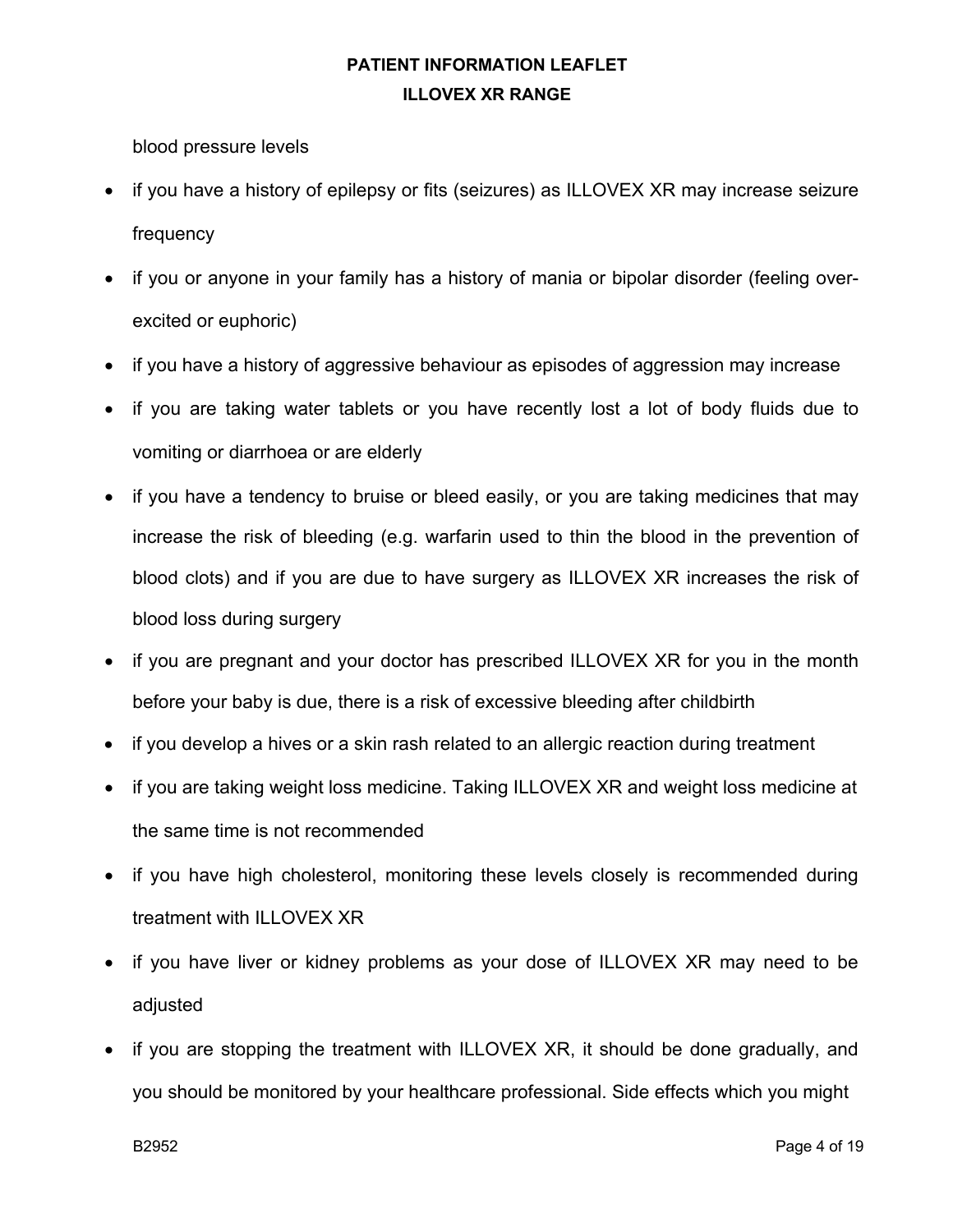experience include: feeling over-excited, anxiety, agitation (restlessness), nervousness, confusion, inability to sleep and other sleeping disturbances, feeling tired, sleepiness, tingling in your limbs, feeling dizzy, fits (seizures), a feeling of losing balance, headache, flu-like symptoms (i.e. backache, sore throat), ringing in the ears, impaired co-ordination and balance, shakiness, sweating, dry mouth, loss of appetite, frequent, loose watery stools which can cause dehydration and may require hospitalisation and treatment with intravenous fluids, nausea and vomiting. Most of these side effects are mild and will go away without treatment.

- if you take ILLOVEX XR you might develop a condition of feeling restless and the inability to stay still especially in the first few weeks of treatment
- if you take ILLOVEX XR you might develop a dry mouth and have a higher risk tooth decay. Good dental hygiene is advised
- if you have diabetes
- if you are taking ILLOVEX XR it might be possible that you will have false-positive urine screening tests for phencyclidine (PCP) and amphetamine.

### **Thoughts of suicide and worsening of your depression or anxiety disorder:**

If you are depressed and/or have anxiety disorders, you can sometimes have thoughts of harming or killing yourself. These may be increased when you first start taking antidepressants, since these medicines all take time to work.

You may be more likely to think like this:

• if you have previously had thoughts about killing yourself or harming yourself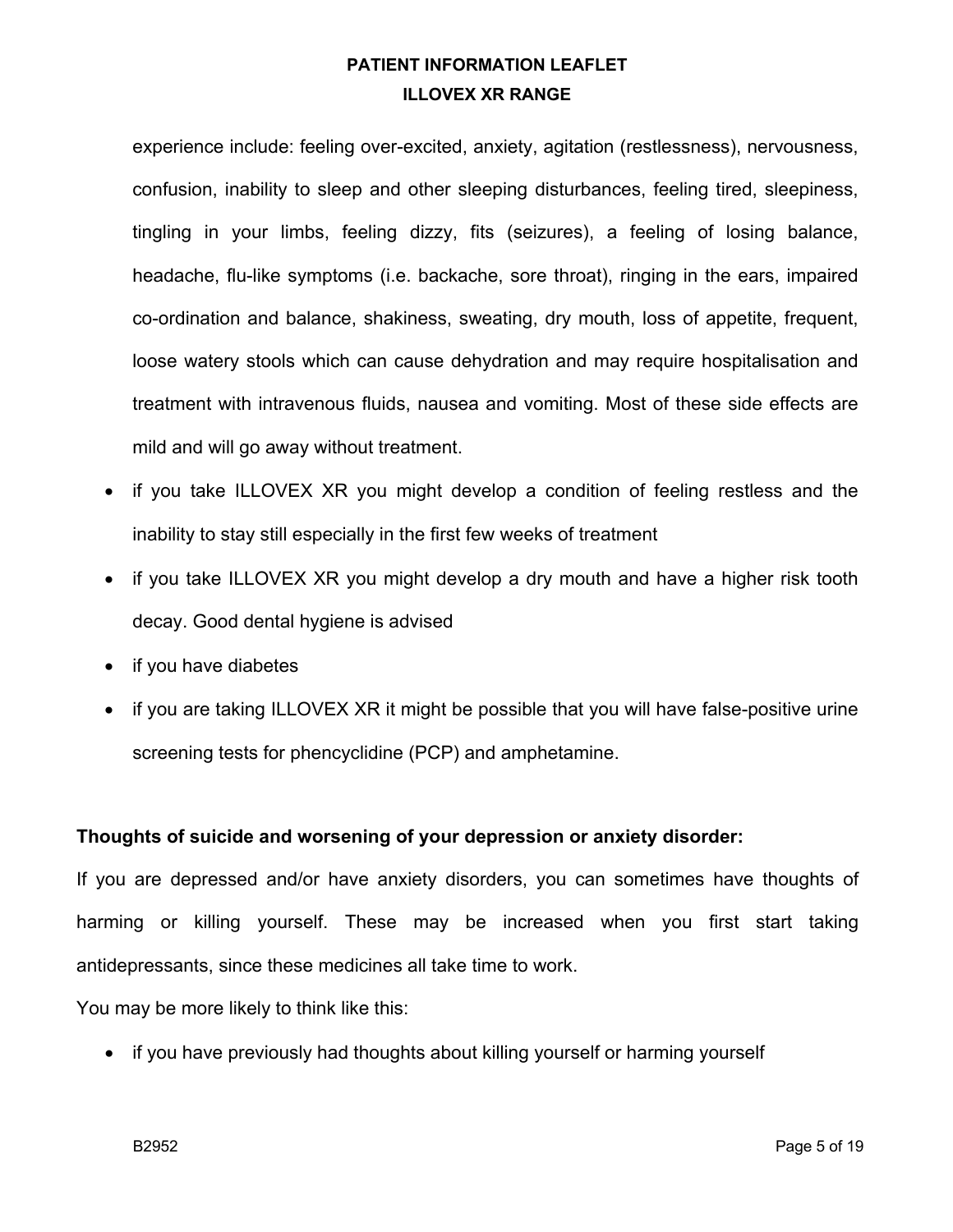• if you are a young adult. Studies have shown an increased risk of suicidal behaviour in young adults (less than 25 years old) with psychiatric conditions who were treated with an antidepressant.

If you have thoughts of harming or killing yourself at any time, contact your healthcare professional or go to a hospital immediately.

You may find it helpful to tell a relative or close friend that you are depressed or have an anxiety disorder and ask them to read this leaflet. You might ask them to tell you if they think your depression or anxiety is getting worse, or if they are worried about changes in your behaviour.

#### **Children and adolescents:**

ILLOVEX XR should not be used for children and adolescents under 18 years. Patients under 18 have an increased risk of side effects, such as suicide attempt, suicidal thoughts and hostility (predominantly aggression, oppositional behaviour and anger) when they take this class of medicine. The long-term safety effects concerning growth, maturation, intellectual and behavioural development of this medicine in this age group, has not yet been demonstrated.

#### **Other medicines and ILLOVEX XR**

Always tell your healthcare provider if you are taking any other medicine (This includes complementary or traditional medicines).

Some of the medicines that may interact with ILLOVEX XR are:

• Monoamine Oxidase Inhibitors which are used to treat depression or Parkinson's disease must not be taken with ILLOVEX XR. e.g. phenelzine, moclobemide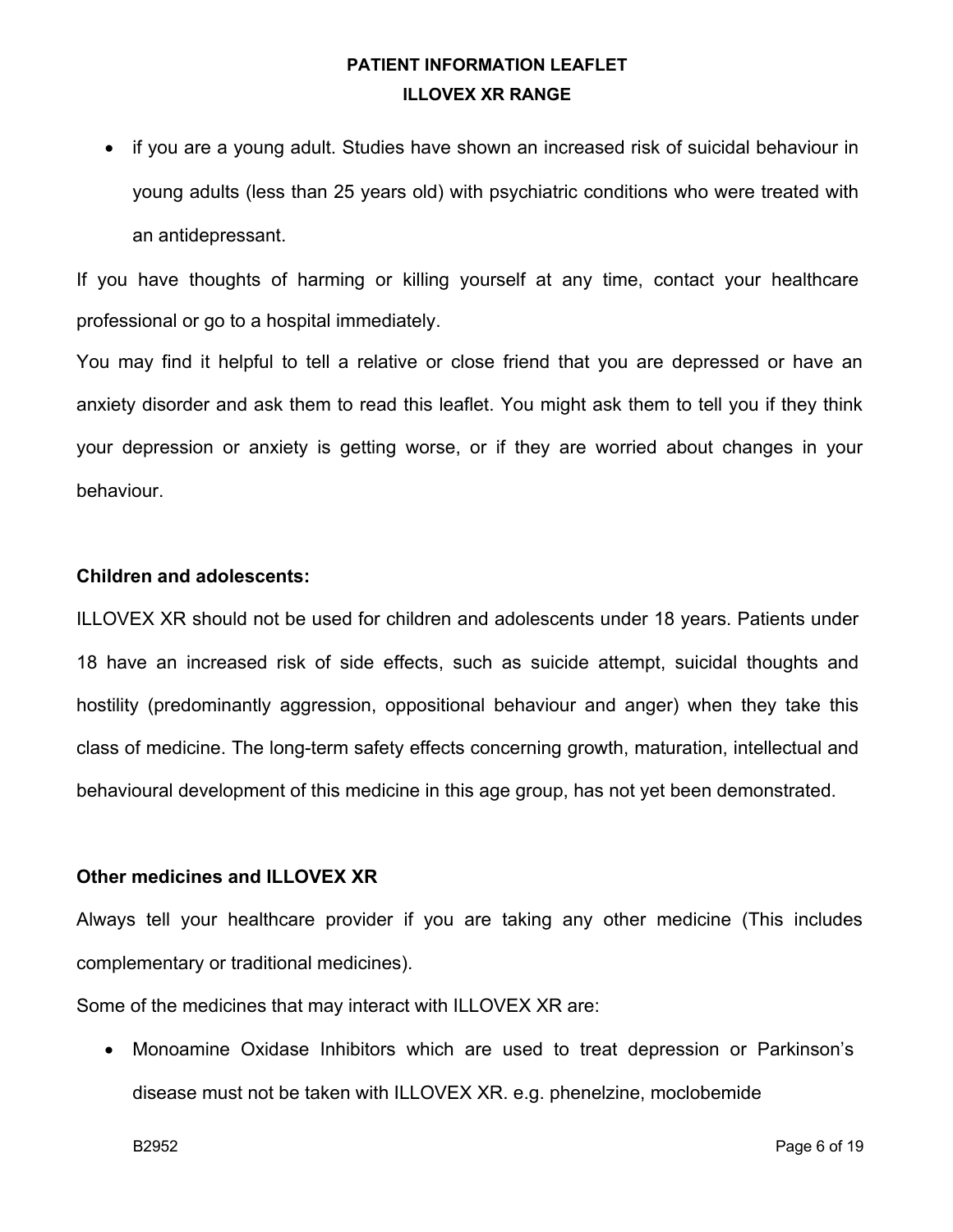(see Do not take ILLOVEX XR).

- medicine that works on the central nervous system e.g. benzodiazepines like diazepam (used to treat anxiety, alcohol withdrawal and seizures) and alprazolam (used to treat anxiety and panic disorders); barbiturates like mephobarbital (used to treat anxiety, tension and sleep disorders); stimulants like methylphenidate and dextroamphetamine (used to treat attention deficit disorder (ADHD)).
- certain medicine in combination with ILLOVEX XR can cause the development of a condition known as serotonin syndrome, a potentially life-threatening condition which could affect your behaviour or state of mental health, cause changes to your blood pressure, heart rate or sweating, or lead to stomach or muscle problems.

Examples of these medicines include:

- o other medicines to treat depression or mental health problems, for instance medicines containing lithium, SSRIs, other SNRIs,
- $\circ$  sibutramine (for weight loss),
- $\circ$  tramadol (to relieve pain),
- $\circ$  triptans (to treat migraine),
- o products containing St. John's Wort (also called *Hypericum perforatum*, a natural or herbal remedy used to treat mild depression)
- o medicines containing linezolid (to treat infections)
- $\circ$  products containing tryptophan (used for problems such as sleep and depression)

The following medicines may also interact with ILLOVEX XR.

o metoclopramide (to treat nausea and vomiting)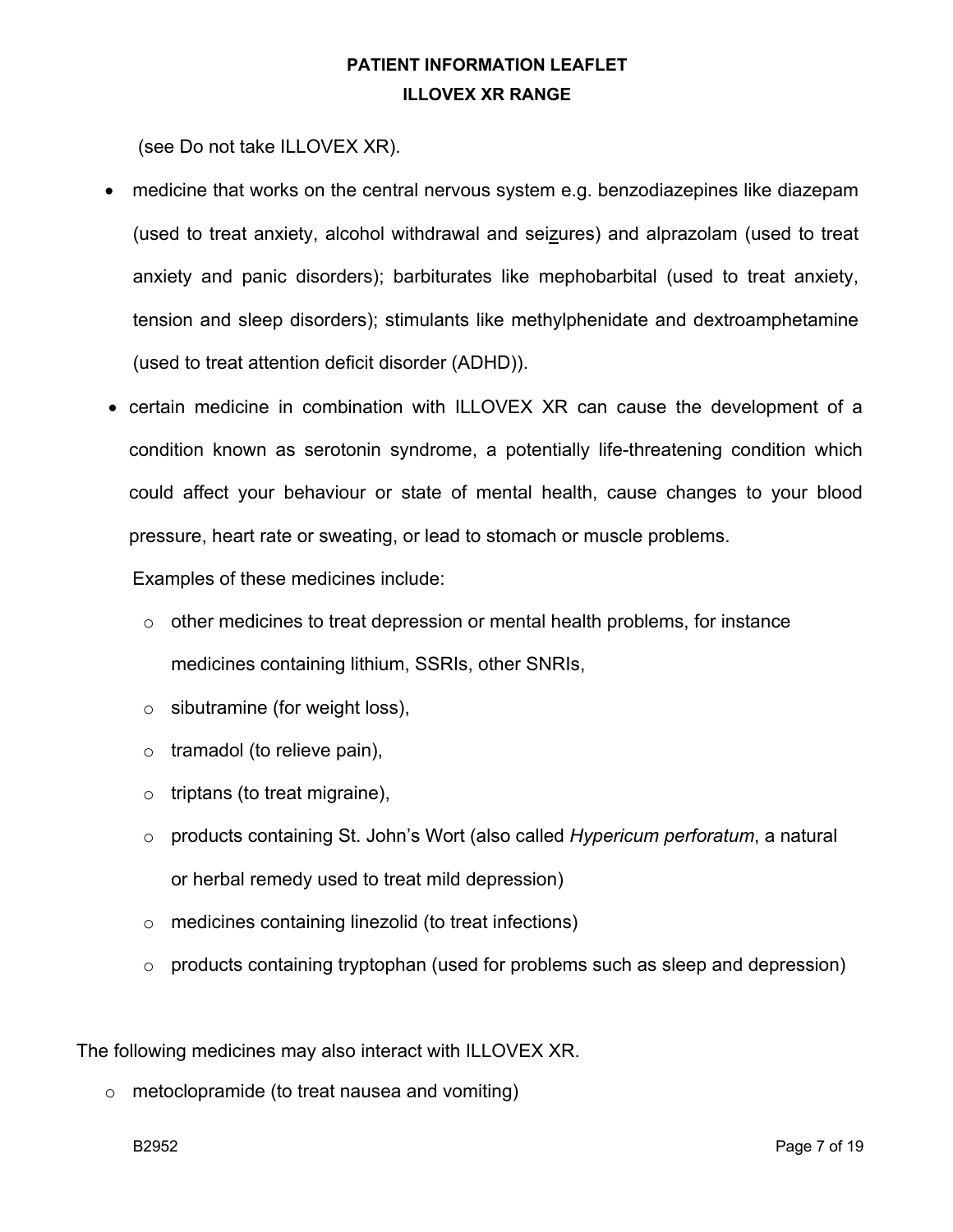- $\circ$  antidysrhythmics such as propafenone (to treat abnormal heart rhythm)
- $\circ$  indinavir (antiviral treatment in HIV patients)

The following medicines may also interact with ILLOVEX XR and should be used with caution.

It is especially important to mention to your healthcare professional or pharmacist if you are taking medicines containing:

- the antibacterial medicine co-amoxiclav (to treat infections)
- antipsychotics e.g. chlorpromazine (used to treat a disease with symptoms such as hearing, seeing or sensing things which are not there, mistaken beliefs, unusual suspiciousness, unclear reasoning and becoming withdrawn)
- medicine like warfarin (to thin blood and prevent blood clots)
- haloperidol or risperidone (to treat psychiatric conditions)
- cimetidine (a medicine used to treat heartburn and stomach ulcers) may increase the effect of ILLOVEX XR
- the antidepressant imipramine
- ketoconazole (to treat fungal infections)
- metoprolol (to treat high blood pressure and heart problems).
- erythromycin and clarithromycin (to treat infection), grapefruit, goldenseal), bupropion, (to treat depression) and amiodarone (to treat irregular heartbeat), may increase the effect of ILLOVEX XR

### **ILLOVEX XR with food, drink and alcohol**

ILLOVEX XR should be taken with food, at approximately the same time each day, either in the morning or evening.

Avoid the consumption of alcohol whilst taking ILLOVEX XR.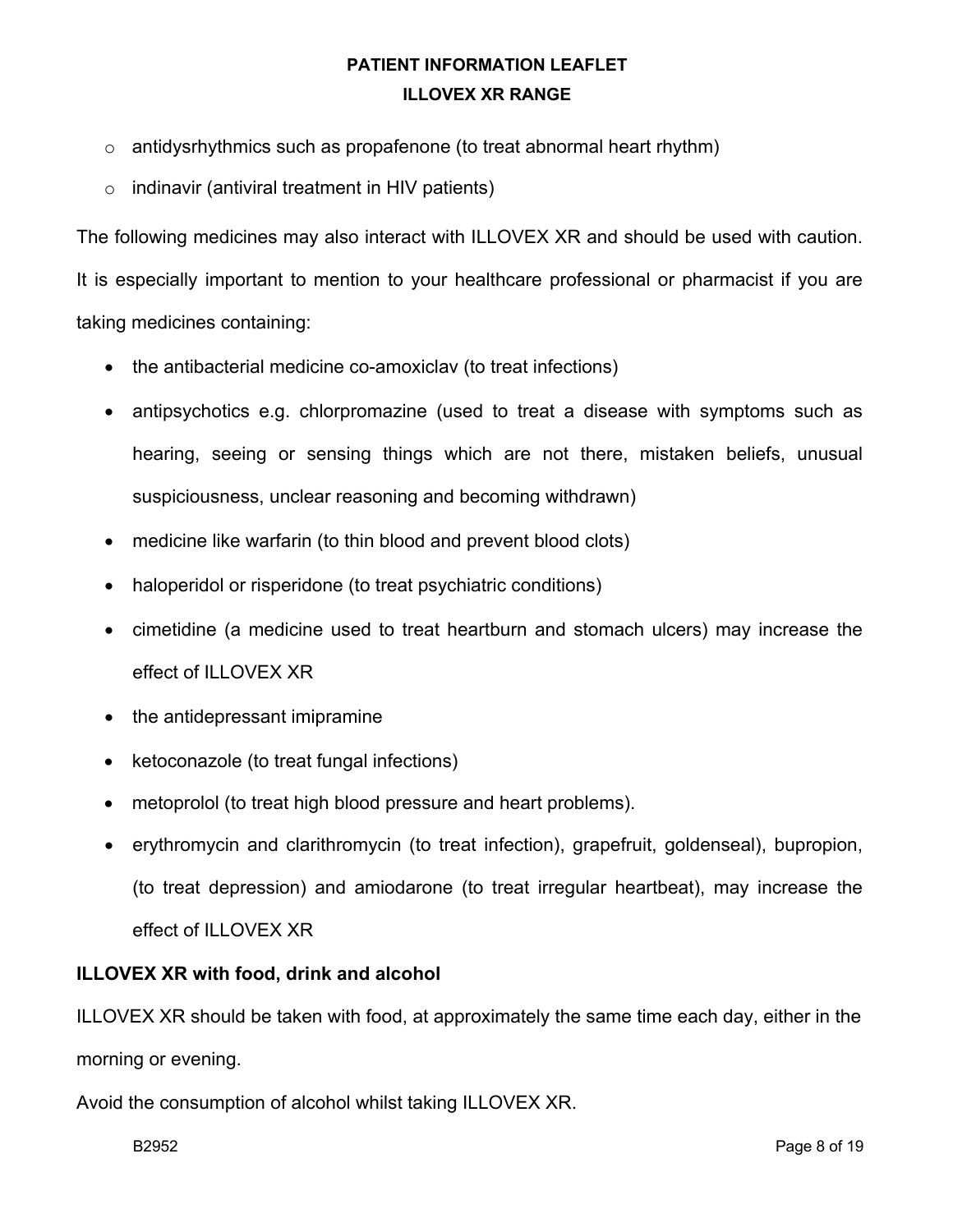### **Pregnancy and breastfeeding**

Do not take ILLOVEX XR if you are pregnant, planning to become pregnant or think you may be pregnant. If you become pregnant, please contact your healthcare professional or healthcare provider immediately.

If you take ILLOVEX XR near the end of your pregnancy there may be an increased risk of heavy vaginal bleeding shortly after birth, especially if you have a history of bleeding disorders. Your doctor or midwife should be aware that you are taking ILLOVEX XR so they can advise you.

Do not take ILLOVEX XR if you are breastfeeding your baby as the active ingredients in ILLOVEX XR may appear in breast milk.

If you are pregnant or breastfeeding your baby, please consult your doctor, pharmacist or other healthcare professional for advice before using ILLOVEX XR.

### **Driving and using machines**

ILLOVEX XR may affect your judgement, cause you not to think clearly, affect your body movements, cause dizziness and unsteadiness (especially the elderly). Make sure you know how you react to ILLOVEX XR before driving a vehicle, operating machinery, or do anything else that could be dangerous.

### **ILLOVEX XR contains lactose and mannitol**

If you have been told by your doctor that you have an intolerance to some sugars, contact your doctor before taking this medicinal product.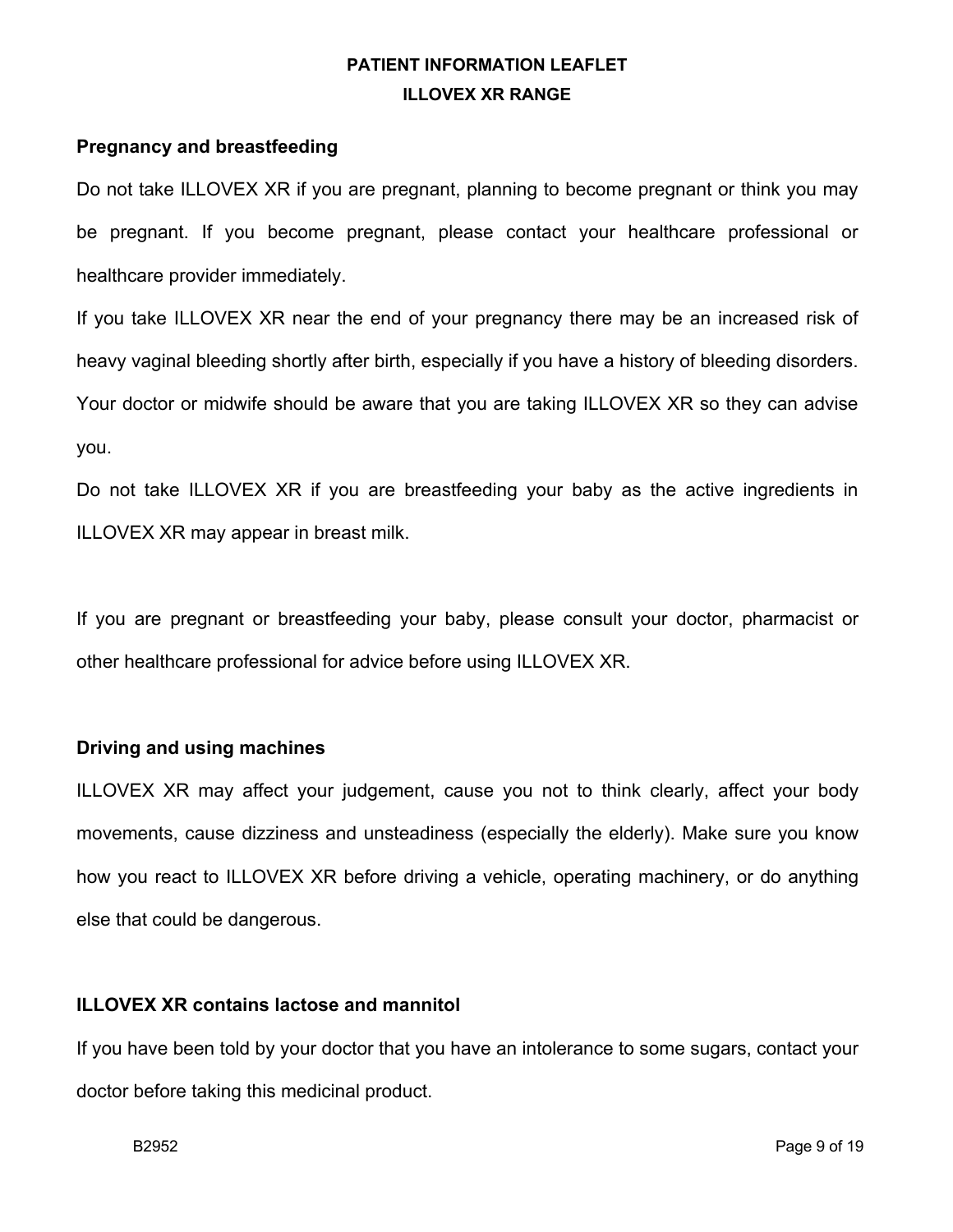ILLOVEX XR may have a mild laxative effect.

#### **3. How to take ILLOVEX XR**

Do not share medicines prescribed for you with any other person.

Always use ILLOVEX XR exactly as your doctor has instructed you. Check with your doctor or pharmacist if you are not sure.

#### Adults:

The usual dose for ILLOVEX XR is 75 mg (given as either 1 x 75 mg tablet or 2 x 37,5 mg tablets) once a day. The dose can be increased gradually by your doctor, to a maximum of 225 mg ILLOVEX XR taken once daily if required. If you are being treated for depression, the dose may be increased up to 375 mg daily.

ILLOVEX XR tablets should be taken with food, swallowed whole, with a glass of water. ILLOVEX XR should not be divided, crushed, chewed or dissolved.

Take ILLOVEX XR once a day, every day, at about the same time each day, after food.

Patients with kidney or liver problems will be prescribed a lower dose by the doctor.

Your doctor will tell you how long your treatment with ILLOVEX XR will last. Do not stop treatment early because unwanted side effects may occur.

If you have the impression that the effect of ILLOVEX XR is too strong or too weak, tell your doctor or pharmacist.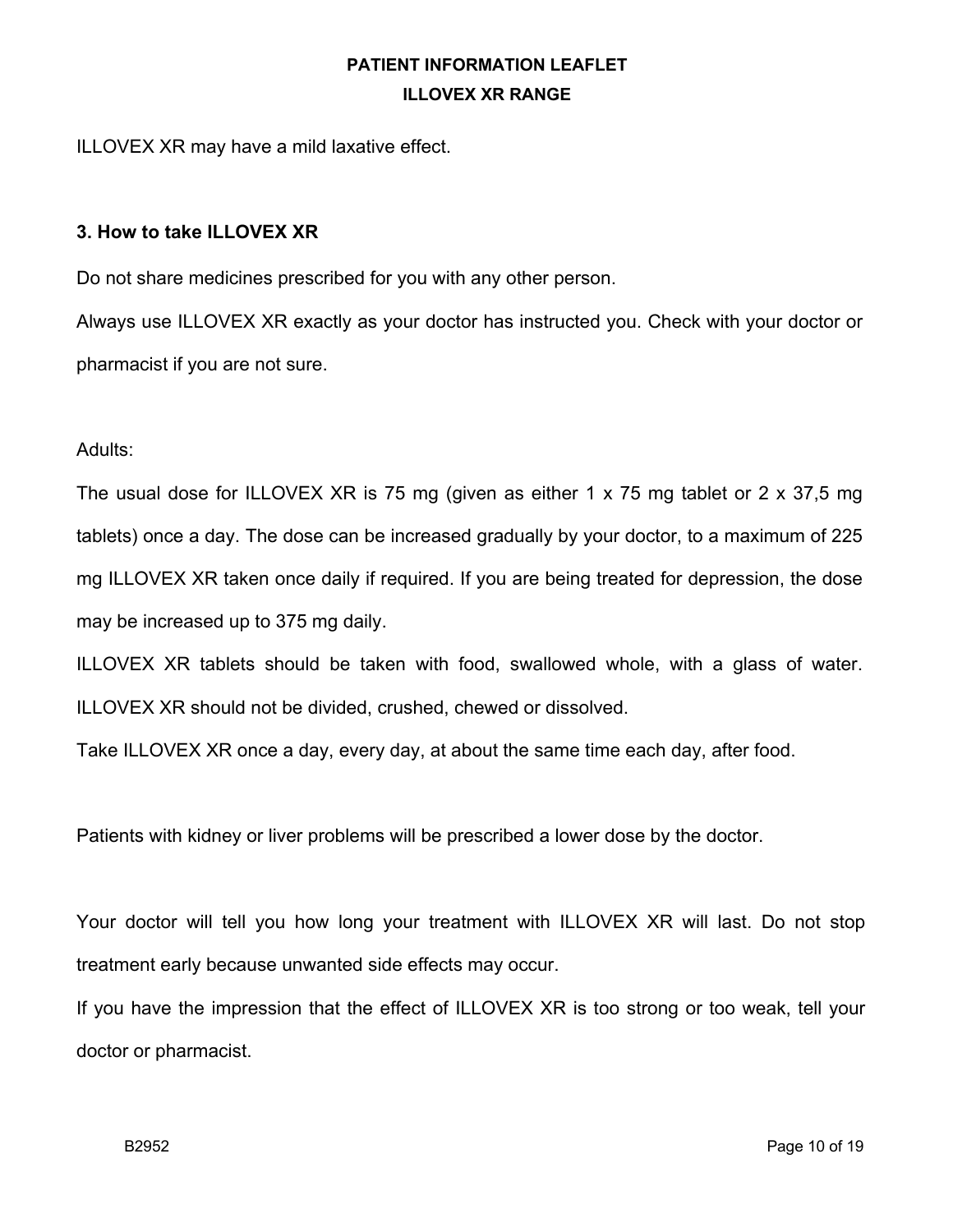#### **If you take more ILLOVEX XR than you should:**

In the event of overdosage, consult your doctor or pharmacist. If neither is available, contact the nearest hospital or poison control centre.

Overdose of ILLOVEX XR, mainly in combination with alcohol and/or other medicines can occur.

Symptoms of overdose may include:

- drowsy/sleepy to unconscious
- convulsions (seizures or fits)
- dilated pupils
- fast or slow heart rate/pulse
- vomiting
- electrocardiographic changes
- low blood pressure
- a feeling of losing balance, dizziness
- death.

### **If you forget to take ILLOVEX XR:**

If you forget to take ILLOVEX XR, take a dose as soon as you remember, then continue to take

ILLOVEX XR at the usual times. Do not take a double dose to make up for a forgotten dose.

### **If you stop using ILLOVEX XR**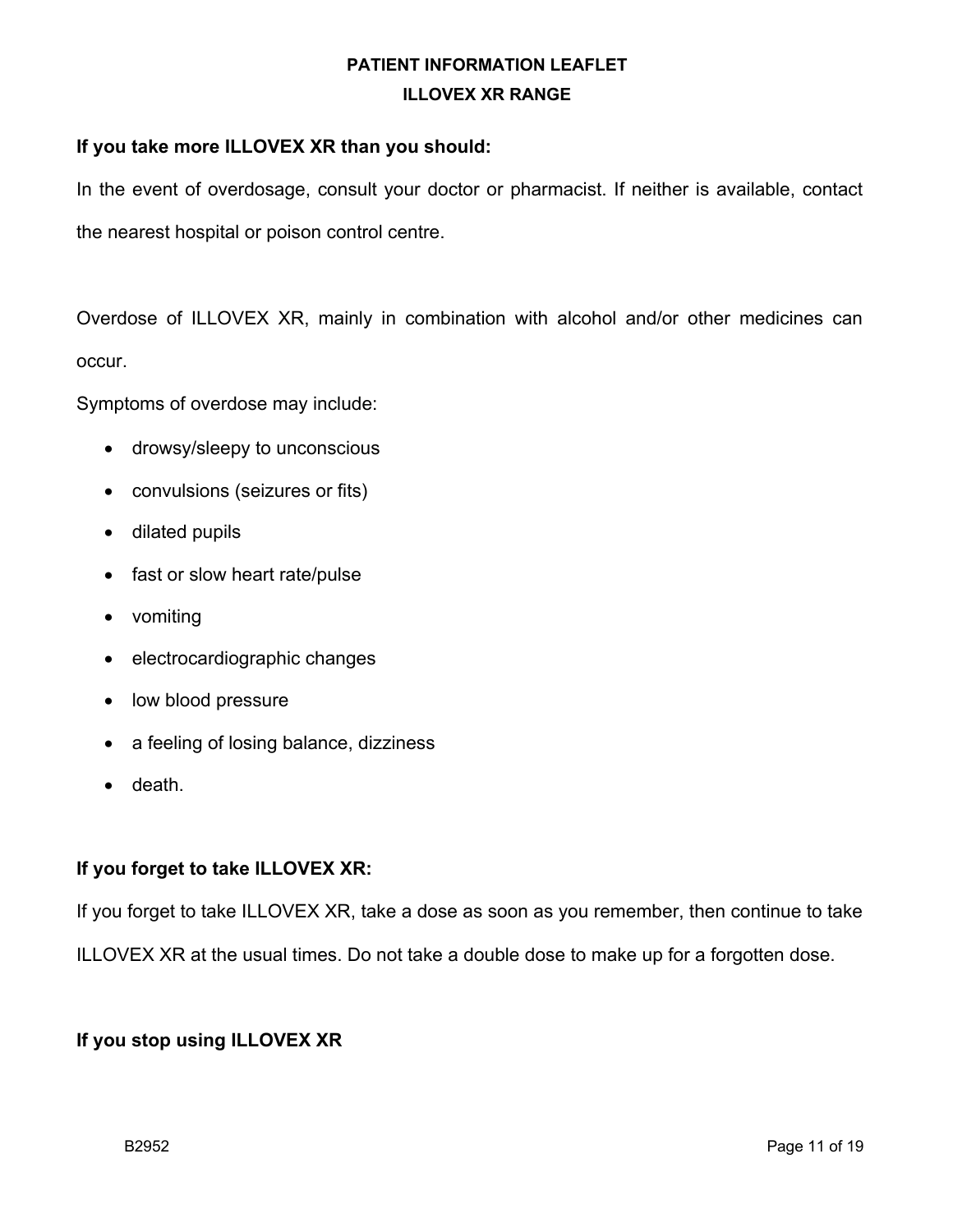Do not stop taking your treatment or reduce the dose without the advice of your doctor even if you feel better. If your doctor thinks that you no longer need ILLOVEX XR, he/she may ask you to reduce your dose slowly before stopping treatment altogether.

Side effects are known to occur when people stop using this medicine, especially when it is stopped suddenly, or the dose is reduced too quickly. Side effects experienced when stopping treatment are generally mild and will resolve without further treatment. The most common side effects may include elation and hyperactivity, anxiety, agitation, nervousness, inability to sleep and other sleeping problems, tiredness, sleepiness, tingling or numbness

in hands or feet, dizziness, fits and seizures, a feeling of losing balance, headache, flu-like symptoms, ringing in the ears, impaired co-ordination and balance, shiver, sweating, dry mouth, loss of appetite, frequent loose watery stools, which can cause dehydration and may require hospitalisation and treatment with intravenous fluids, nausea and vomiting.

#### **4. Possible side effects**

ILLOVEX XR can have side effects.

Not all side effects reported for ILLOVEX XR are included in this leaflet. Should your general health worsen, or if you experience any untoward effects while using ILLOVEX XR, please consult your doctor, pharmacist or other healthcare provider for advice.

If any of the following happens, stop using ILLOVEX XR and tell your doctor immediately or go to the casualty department at your nearest hospital:

• swelling of the hands, feet, ankles, face, lips, mouth or throat, which may cause difficulty in swallowing or breathing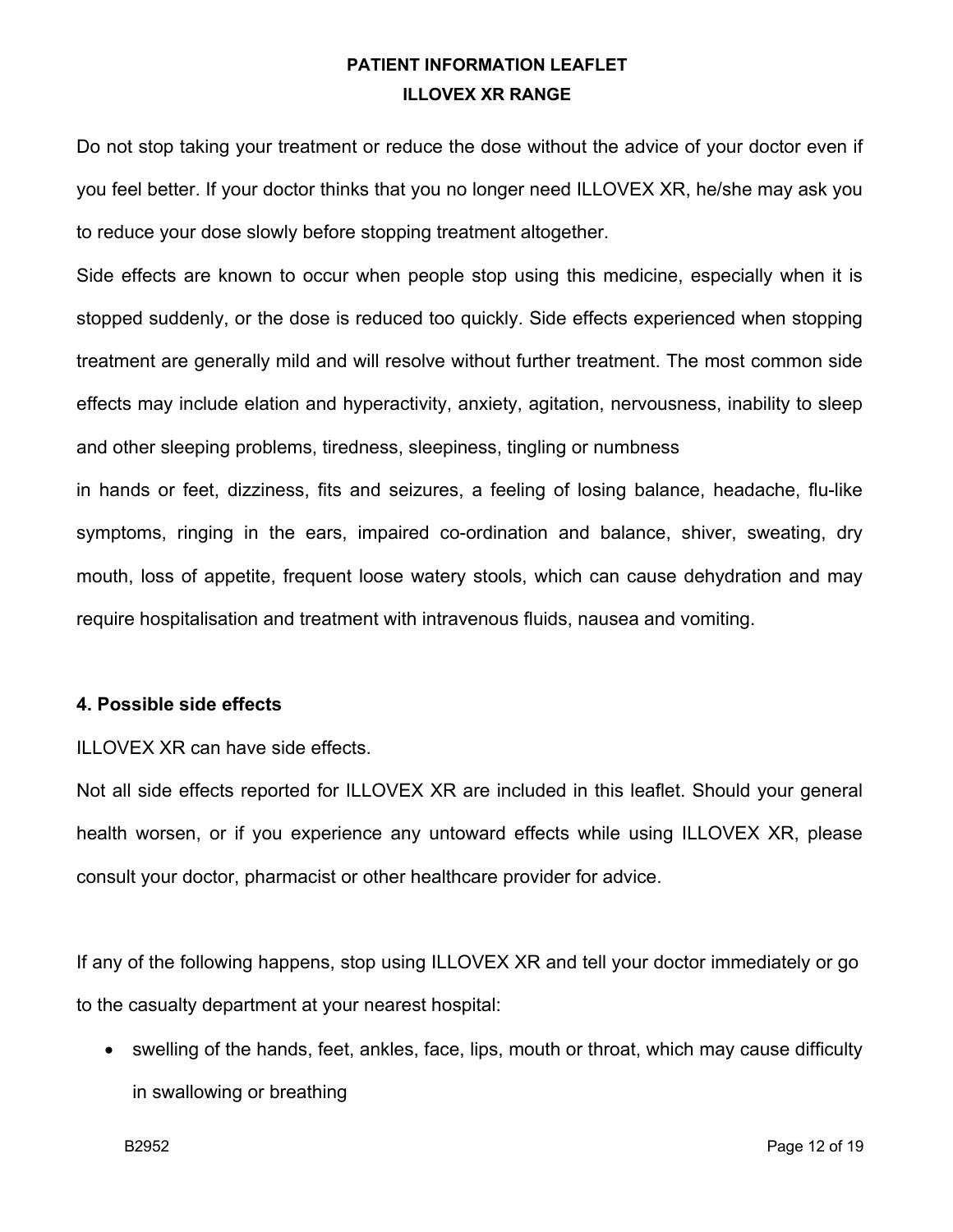- rash or itching
- fainting

These are all very serious side effects. If you have them, you may have had a serious allergic reaction to ILLOVEX XR. You may need urgent medical attention or hospitalisation.

Tell your doctor immediately or go to the casualty department at your nearest hospital if you notice any of the following:

- chest tightness, wheezing, trouble swallowing or breathing
- life threatening irregular heartbeat, rapid or slow heartbeat
- signs and symptoms of serotonin syndrome which may include restlessness, hallucinations, loss of co-ordination, fast heartbeat, palpitations, increased body temperature, fast changes in blood pressure, overactive reflexes, diarrhoea, coma, nausea, vomiting
- unexplained muscle pain, tenderness or weakness, abnormal muscle breakdown which can lead to kidney problems
- less urine than is normal for you
- Stevens-Johnson syndrome or other serious skin disorder (begins with flu-like symptoms, followed by a painful red or purplish rash that spreads and blisters)
- serious illness with blistering of the skin
- abnormal bleeding of skin, eye or stomach
- thinking of killing yourself (suicidal ideation) and suicidal behaviour
- having hallucinations (strange visions or sounds)
- high blood pressure or low blood pressure (feeling dizzy when standing up)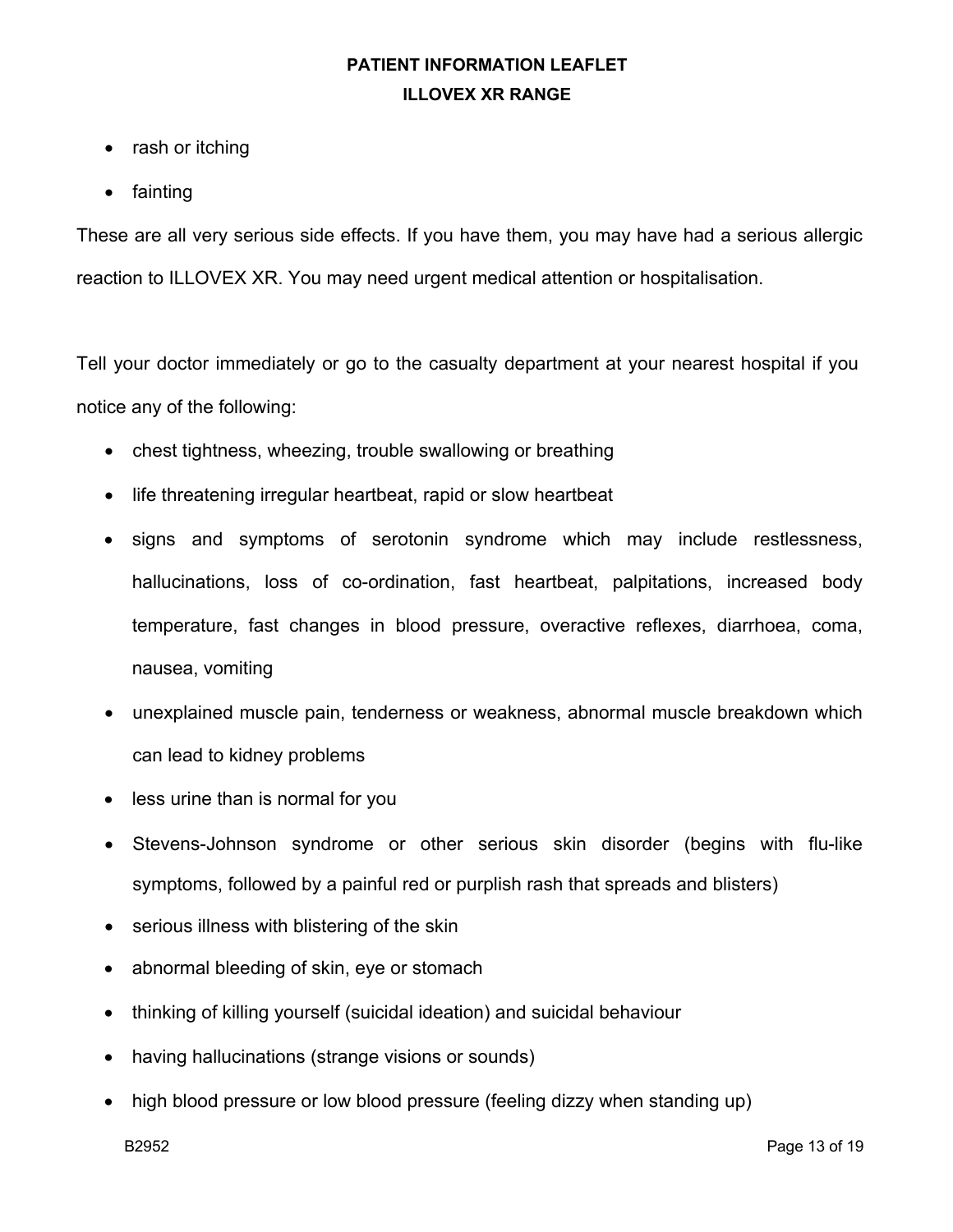- seizures, convulsions (fits), shivering
- inflammation of the liver (hepatitis), with symptoms such as fatigue, loss of appetite and muscle or joint ache
- memory loss, impaired concentration
- rise in pressure in your eyes.

These are all serious side effects. You may need urgent medical attention.

Tell your doctor if you notice any of the following:

Frequent side effects:

- increased cholesterol, loss of appetite, weight loss
- abnormal dreams, nervousness, unable to sleep, lower sex drive, anxiety, agitation, feeling like you are observing yourself from outside your body
- inability to change eye focus, dilated pupils, visual disturbances
- ringing in the ears
- irregular heartbeats you can feel, fast heartrate/pulse
- high blood pressure, hot flushes
- yawning
- decreased appetite, constipation, nausea, vomiting, loss of appetite, frequent loose watery stools (diarrhoea), which can cause dehydration and may require hospitalisation and treatment with intravenous fluids, gas, upset stomach, abdominal pain, dry mouth
- joint pain, increased muscle tone/muscle stiffness, numbness/tingling in the hands or feet, muscle aches
- inability to pass urine, difficulties passing urine, more frequent urination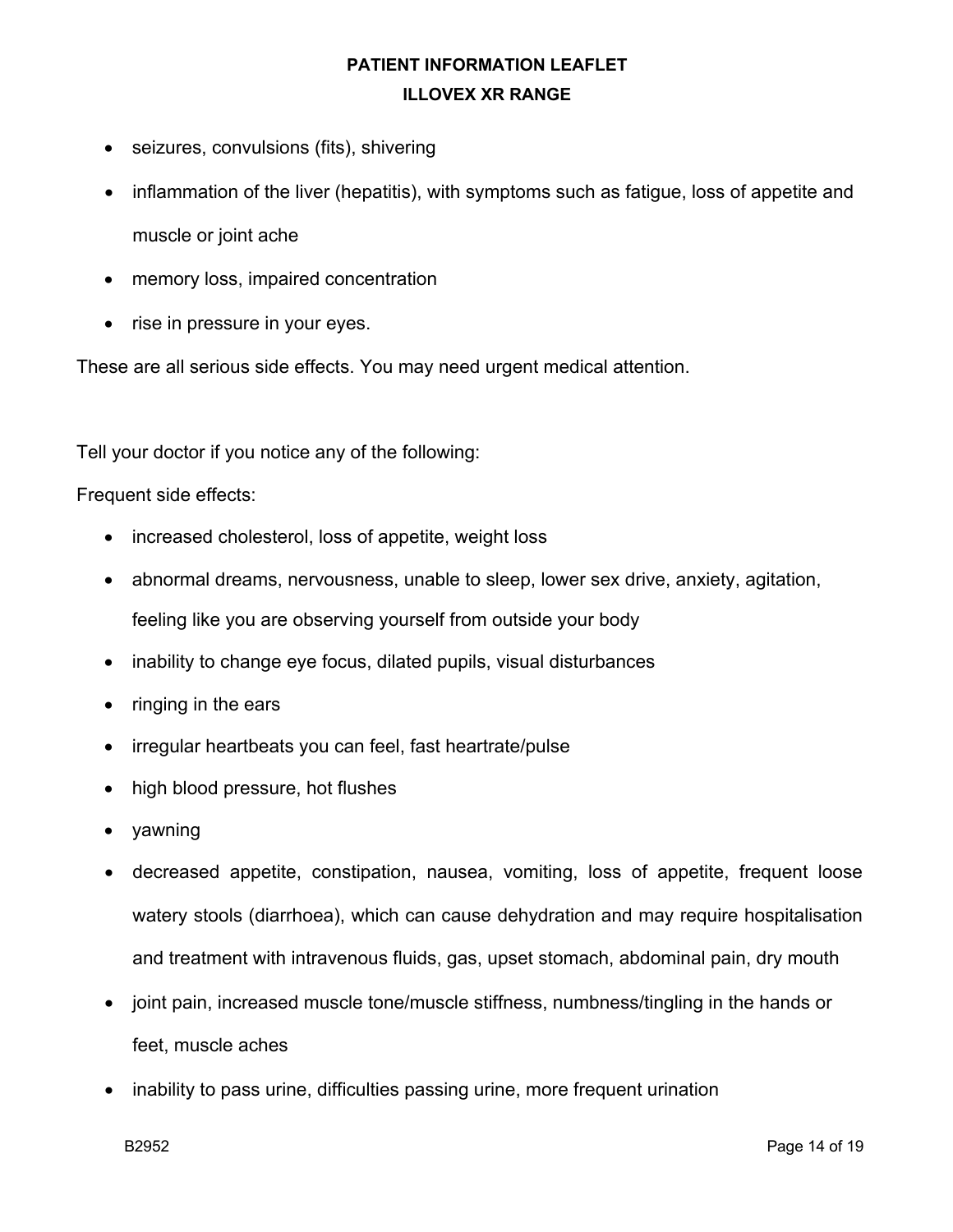- abnormal ejaculation/orgasm (males), inability to achieve an orgasm, erectile dysfunction, sexual dysfunction
- excessive sweating (including night sweats)
- weakness (asthenia), fatigue/tiredness, headache, pain, abdominal, chest and back pain, chills, fever
- weight gain or loss.

Less frequent side effects:

- altered taste
- blood tests showing low blood sodium levels
- state of indifference lack of feeling or emotion, hallucinations (seeing or hearing things which are not there), overactivity, racing thoughts and decreased need for sleep (mania), feeling overexcited or euphoric, losing touch with reality
- involuntary movements of the muscles, fits/seizures, slurred speech, loss of consciousness, impaired co-ordination and balance
- irregular heartbeat, low blood pressure when standing up from sitting down
- grinding of the teeth, inflammation of the pancreas causing pain in the upper abdomen (pancreatitis), black tarry stools (faeces) or blood in stools, which can be a sign of internal bleeding
- abnormal hair loss, bull's eye shaped lesions, hives, sensitivity to sunlight, bruising
- abnormal liver function test results
- loss of bladder control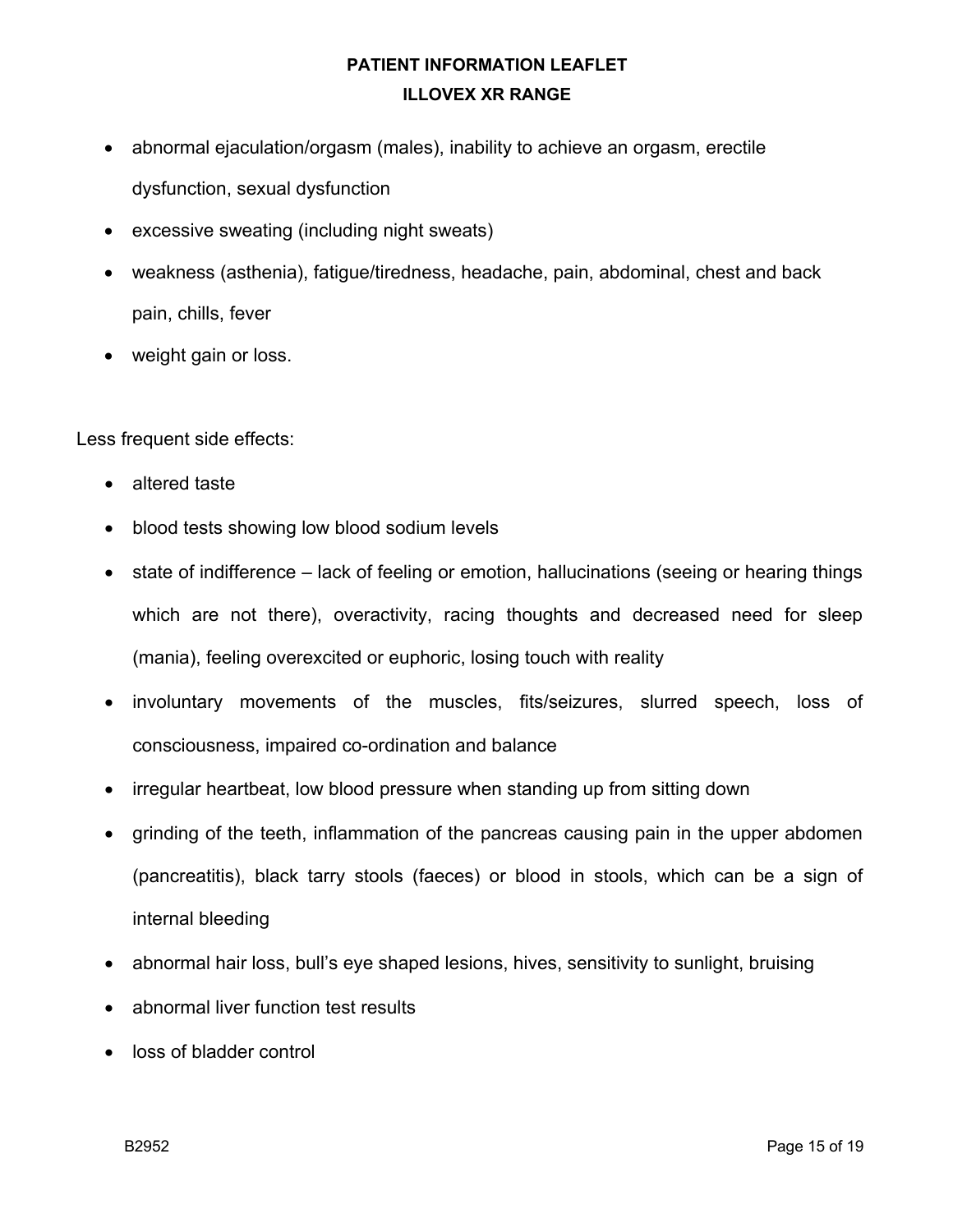- difficulty in controlling movements, muscle spasm
- abnormal orgasm (female), excessive or inappropriate production of milk, menstrual changes, abnormal menstrual cycle.

The following side effects have been reported but the frequency for them to occur is not known:

- unexpected bleeding, e.g. bleeding gums, blood in the urine or in vomit, or the appearance of unexpected bruises or broken blood vessels (broken veins), reduction in blood platelets which increases risk of bleeding or bruising, blood disorders
- abnormal thinking, aggression, memory loss, depression, rapid changes in mood, thinking of committing suicide
- uncontrollable movements of mouth, tongue and limbs, numbness, lockjaw
- vertigo (feeling off balance)
- low blood pressure
- sore throat, stuffy nose
- increased appetite, indigestion, belching, flatulence
- menstrual irregularities such as increased bleeding or increased irregular bleeding
- heavy vaginal bleeding shortly after birth (postpartum haemorrhage), see section 2 for more information.

If you notice any side effects not mentioned in this leaflet, please inform your doctor or pharmacist.

### **Reporting of side effects**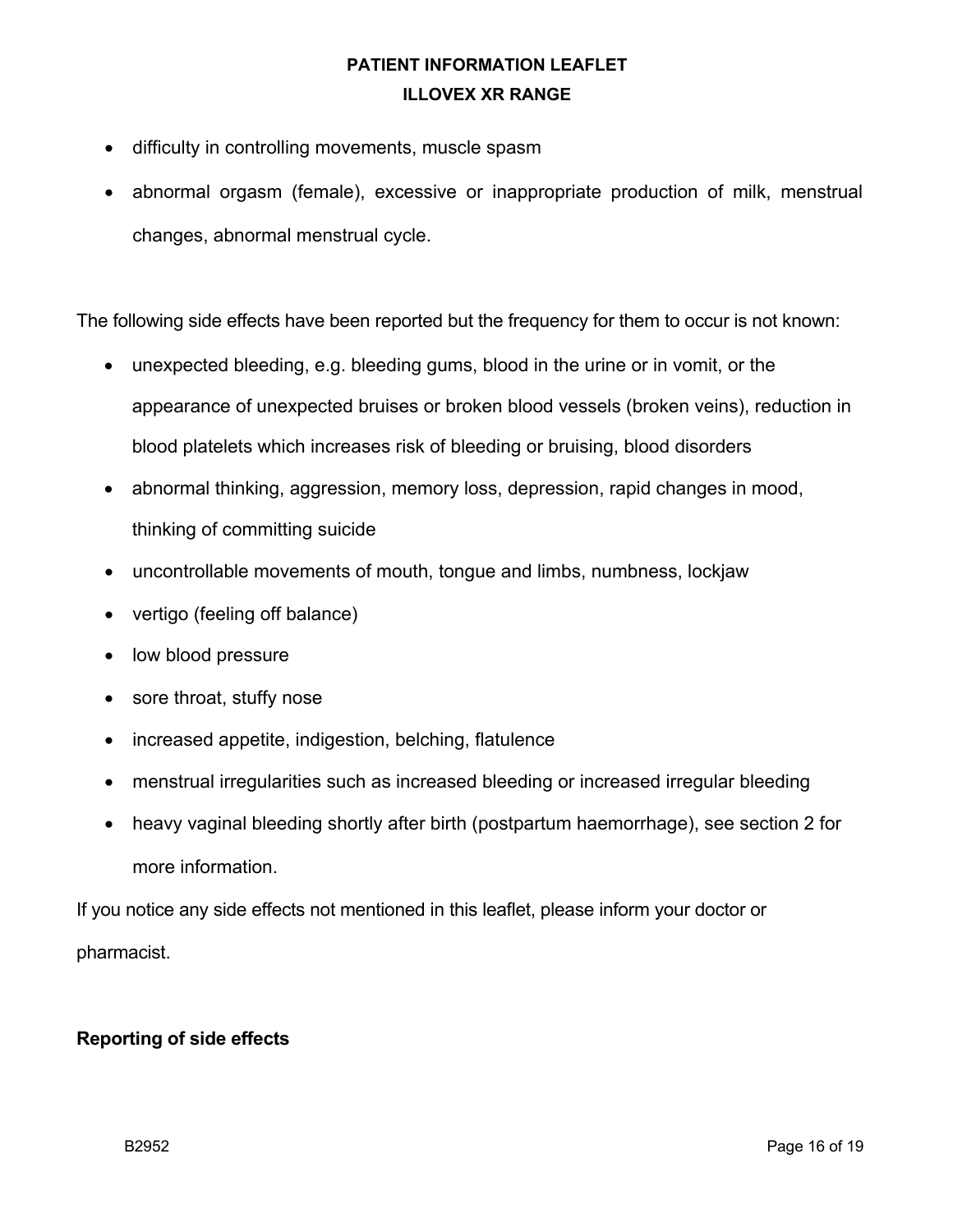If you get side effects, talk to your doctor or pharmacist. This includes any possible side effects not listed in this leaflet. You can also report side effects to SAHPRA via the "**6.04 Adverse Drug Reporting Form**", found online under SAHPRA's publications: https://www.sahpra.org.za/Publications/Index/8. By reporting side effects, you can help provide more information on the safety of ILLOVEX XR.

#### **5. How to store ILLOVEX XR**

Store all medicines out of reach of children.

Store at or below 25 °C.

Keep blisters in carton until required for use.

Do not use after the expiry date stated on the carton.

Return all unused medicine to your pharmacist.

Do not dispose of unused medicine in drains or sewerage systems (e.g. toilets).

### **6. Contents of the pack and other information**

#### **What ILLOVEX XR contains**

The active substance is venlafaxine. ILLOVEX XR 37,5 mg: Each extended release film coated tablet contains venlafaxine hydrochloride equivalent to 37,5 mg venlafaxine.

ILLOVEX XR 75 mg: Each extended release film coated tablet contains venlafaxine hydrochloride equivalent to 75 mg venlafaxine.

ILLOVEX XR 150 mg: Each extended release film coated tablet contains venlafaxine hydrochloride equivalent to 150 mg venlafaxine.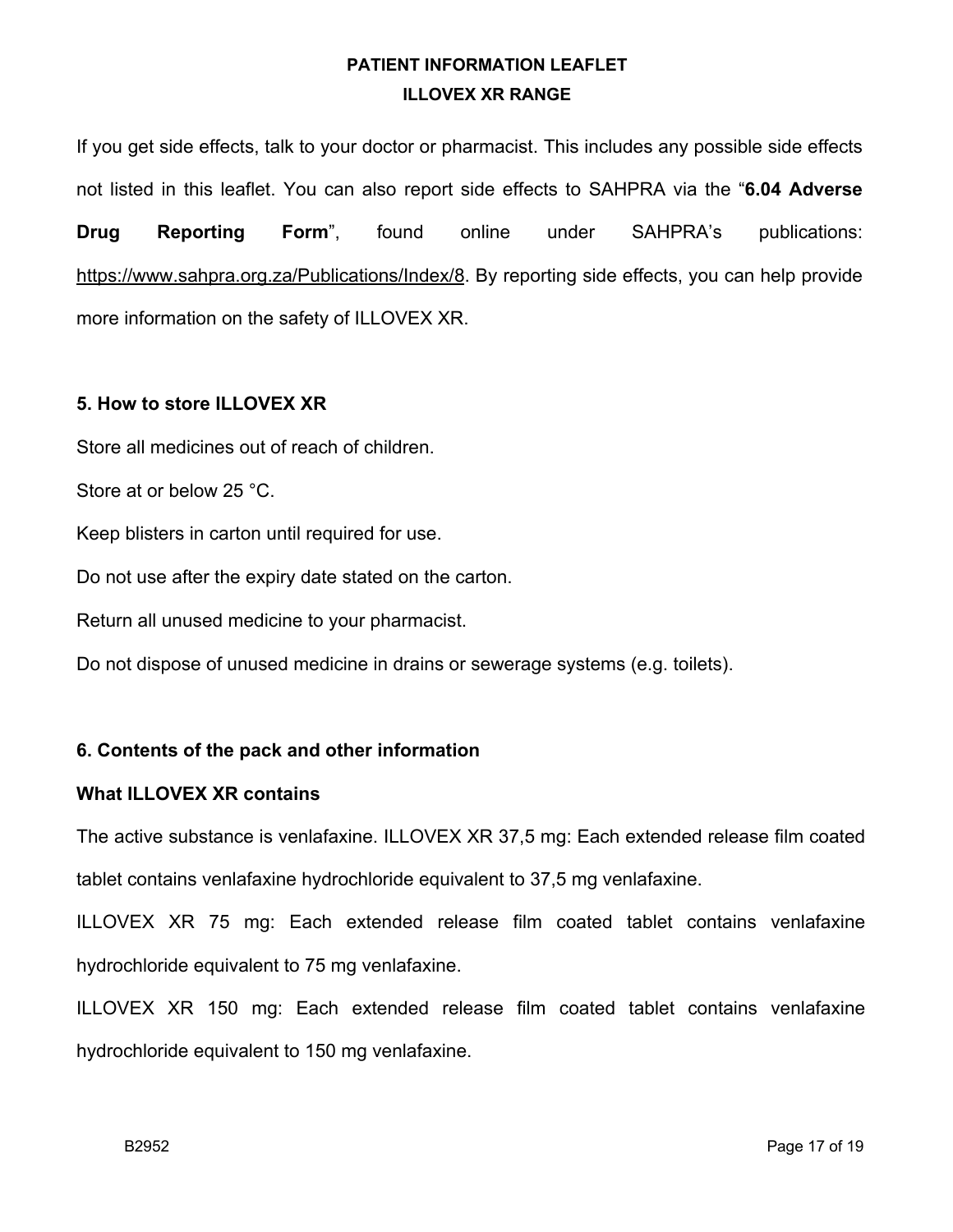ILLOVEX XR 225 mg: Each extended release film coated tablet contains venlafaxine hydrochloride equivalent to 225 mg venlafaxine.

ILLOVEX XR 300 mg: Each extended release film coated tablet contains venlafaxine hydrochloride equivalent to 300 mg venlafaxine.

#### **The other ingredients are:**

Cellulose acetate, hypromellose, lactose monohydrate, macrogol, magnesium stearate, mannitol, microcrystalline cellulose, povidone, silica colloidal anhydrous, titanium dioxide, triacetin.

### **What ILLOVEX XR looks like and contents of the pack**

ILLOVEX XR 37,5 mg: Round, biconvex, white, extended release film coated tablets, with a core diameter of 7 mm and core thickness of 4,2 mm.

ILLOVEX XR 75 mg: Round, biconvex, white, extended release film coated tablets, with a core diameter of 7,5 mm and core thickness of 4,2 mm.

ILLOVEX XR 150 mg: Round, biconvex, white, extended release film coated tablets, with a core diameter of 9,5 mm and core thickness of 5,1 mm.

ILLOVEX XR 225 mg: Round, biconvex, white, extended release film coated tablets, with a core diameter of 11 mm and core thickness of 6,2 mm.

ILLOVEX XR 300 mg: Round, biconvex, white, extended release film coated tablets, with a core diameter of 12,5 mm and a core thickness of 6,1 mm.

30's pack: Each cardboard carton encloses 3 x transparent PVC-PCTFE/Aluminium blisters strips containing 10 tablets each.